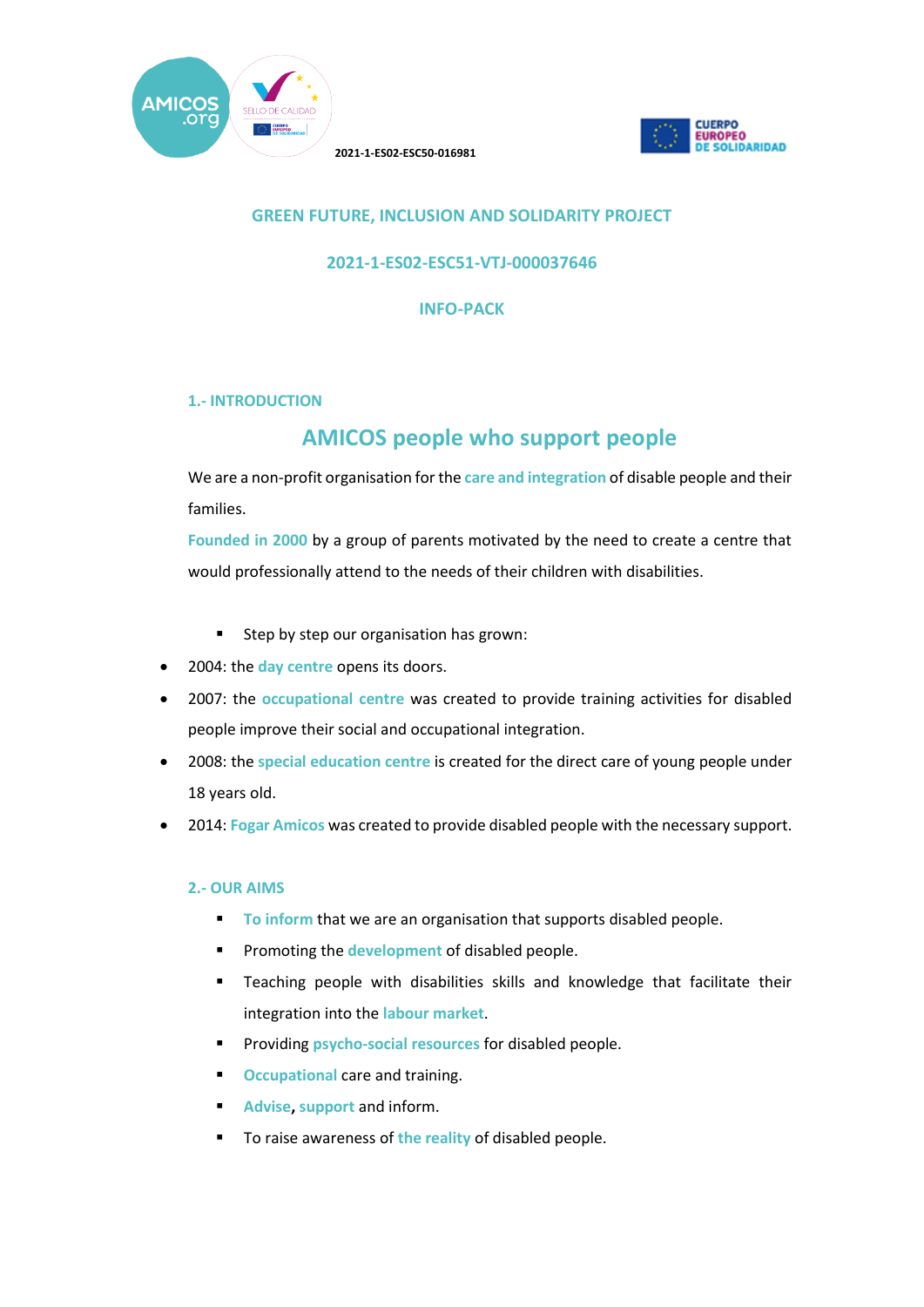



#### **3. VOLUNTEERING ACTIVITIES.**

The volunteers will be integrated into the Transformation Area, where we manage **environmental**, **communication**; and **innovation projects**.

They can participate in the organisation, coordination 2021-1-ES02-ESC50-016981 and execution of environmental awareness-raising activities, outings with groups to clean the seaside, removal of invasive species, removal of invasive species in protected natural areas, events for the inclusion (schools, other associations), cultural activities (local festivals, Entroido, Easter, regional cultural celebrations such as Letras Galeas, etc.),

And contributing to the management of social networks and external communication of the entity, with the creation and edition of video, video creation and editing, graphic design, photography...

### **4. VOLUNTEER SCHEDULE**

Amicos' regular office hours are **Monday to Friday** from 9.00h to 18.00h. The volunteers will carry out daily activities within these hours, with a maximum **time limit** of dedication **established by the CES programme**.

#### **5. LOCATION**

You will find us in **Boiro (A Coruña)**, a coastal town halfway between the Muros-Noia and Arousa estuaries in northwestern Spain (Galicia). Our area of influence, the origin of our users, covers the entire region, which includes the municipalities of Ribeira, A Pobra do Caramiñal, Outes. It is a rural area with scattered population centers.

Amicos has several work centers in the area. The hub for daily activities is the **Comoxo** complex, the **Care Center**.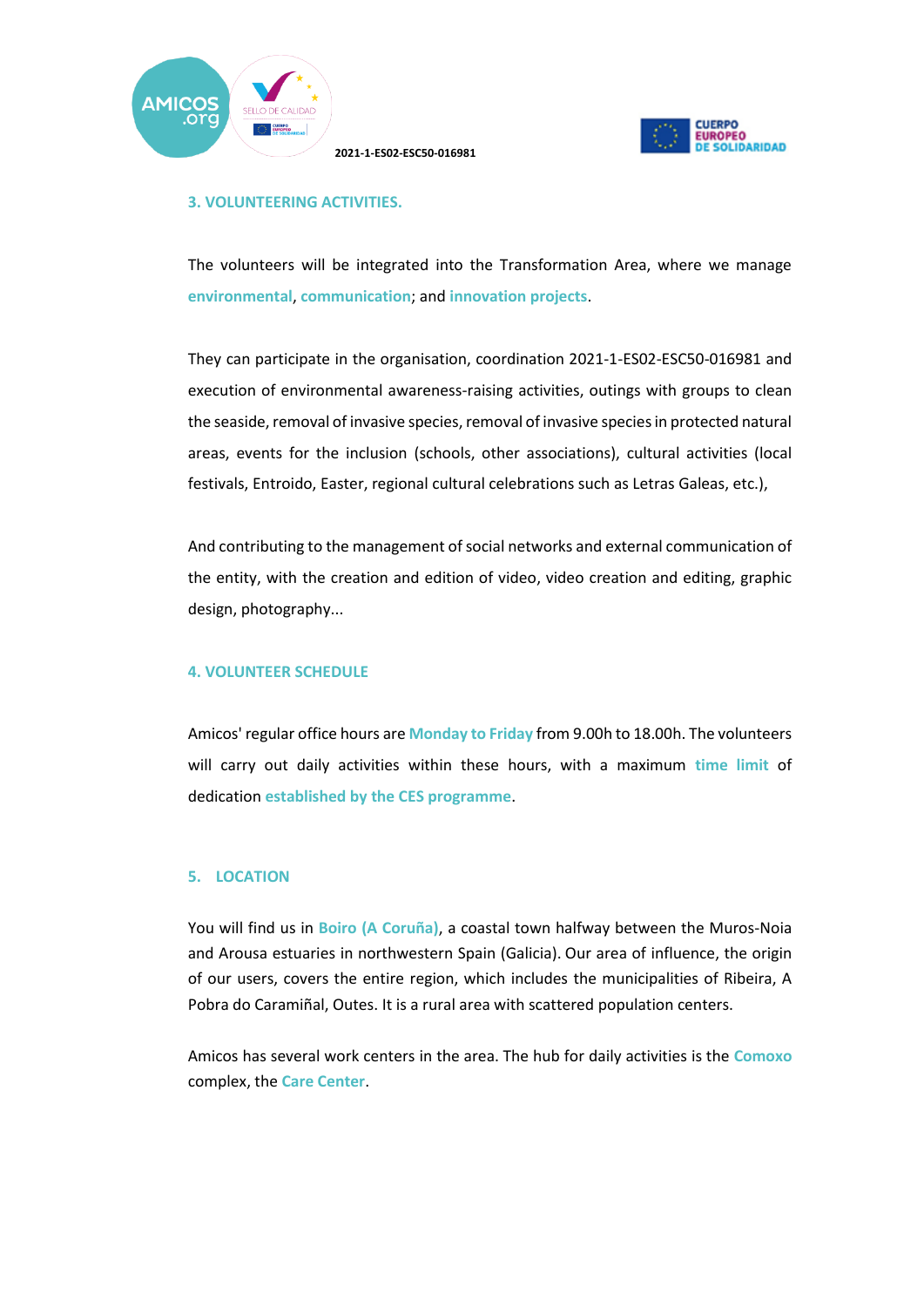

Check our location in Google Maps by clicking **here**

#### **6. THE APARTMENT – Accommodation**

Amicos will provide and apartment in which volunteers can share space, they will have a **single room** and everything they need for daily life. The daily journey from the flat to Amicos will be 10-15 minutes. They will be provided with means for daily round trip transportation.

Rules for use of the apartment: you will be asked to sign a co-living agreement, which stipulates the rules for use and care of the apartment, its furniture, minimum cleaning and hygiene that will be the responsibility of the volunteer(s).

Many young workers from Amicos live around, in the same village, so they can meet afterwork, and start friendly meetings.

Nearby councils, like Lousame, are also in the CES programme, so we can arrange some meetings and common activities with other volunteers in the surroundings.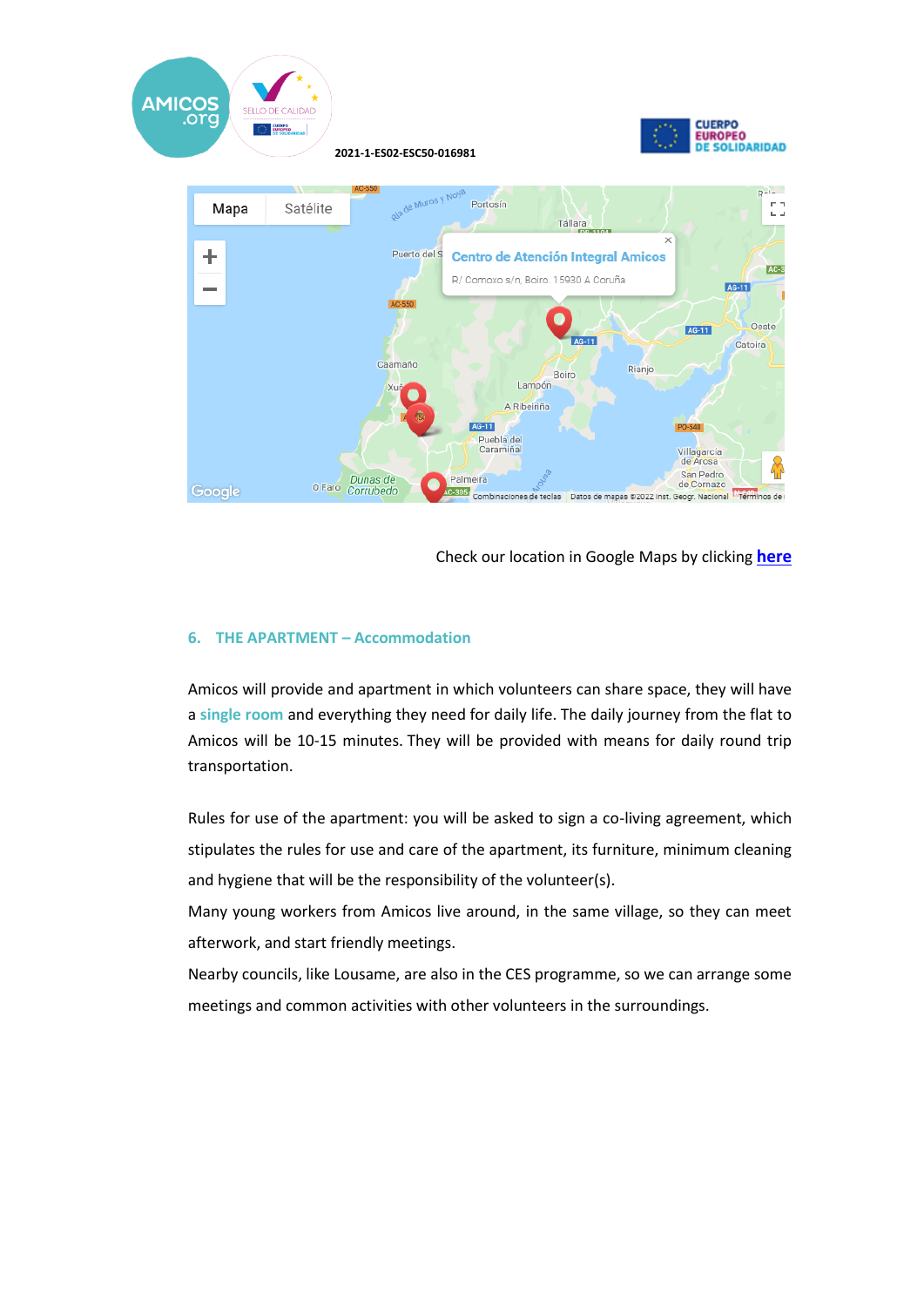



## **7. DAILY MEAL/POCKET MONEY**

At Amicos we have a dining room where all the staff share the meal time, at lunch, in shifts. Volunteers will be entitled to use this daily meal service from Monday to Friday. For the other meals (breakfast, dinner, weekends) you will be given a monthly pocket money according to the financing of the CES program.

#### **8. COVID-19 PROTOCOL AND MEASURES**

Amicos is acredited as a public socio-sanitary service. For this reason, we follow a protocol for preventing and managing covid-19 cases that is supervised by sanitary authorities. Users with disabilities form groups for daily activities. Interactions are limited to group members.

Volunteers shall have Covid vaccination certificate. Amicos will provide hygienic masks to wear during activities, and will ask participants to follow the same procedures as the rest of staff (rutinary antigen tests), that Amicos will provide (no expenses).

Volunteers will be registered in local council and get medical assistance from social sanitary services, and also will have de CIGNA insurance provided by the ESC programme. Amicos will help to fill all forms and bureaucracy for this. So in case of getting ill for any reason, you will have medical assistance granted in the local hospital.

#### **9. AREAS OF INTEREST**

#### **A) Camino de Santiago.**

A new jacobean route of the Camino de santiago has recently been inaugurated. The route starts in Corrubedo, Concello de Riveira and ends in the same Plaza do Obradoiro.

And Yes! it passes through our town.

#### **B) Seaside.**

The beach is close to the town centre of our village. There are also numerous beaches to visit along the coast.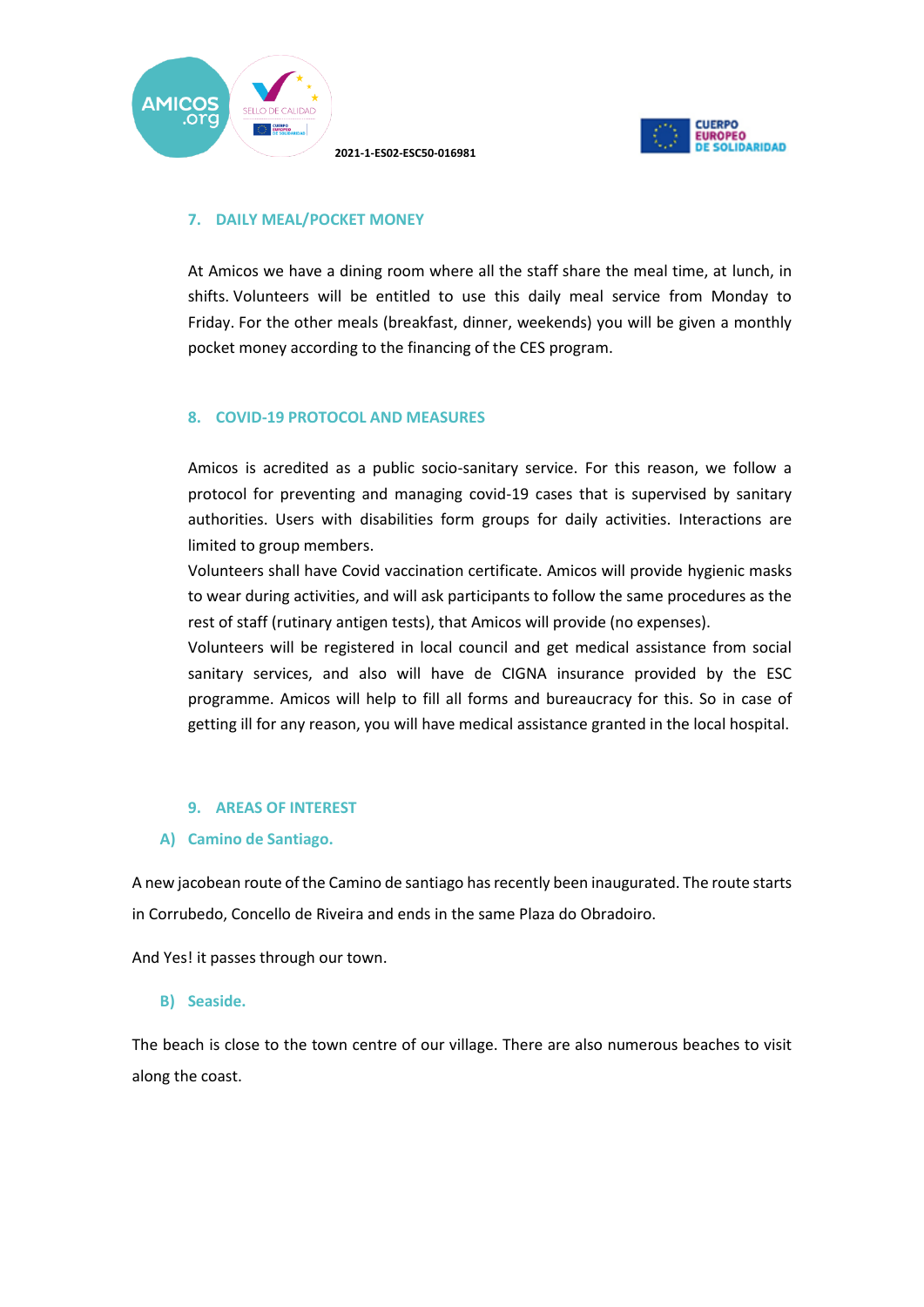



#### **C) Point of view.**

The surrounding landscape combines sea and mountains. So from the **mountain** you will have the best views of the sea and the mountains.

#### **D) Surrounding cities**

There is daily public transport by bus to **Santiago de Compostela**, where there are many cultural activities (cinema, theater, expositions). The closest cinema in the surroundings is in **Ribeira**. Amicos will help you to find bus-stops and understand timetables (frequencies and locations are not easy sometimes). There's also public transport to move around Barbanza.

#### **E) Our sea.**

This is **Ría de Arousa**, the estuary formed by river Ulla. Here you can see how **seafood** is cultivated.

#### **F) Sport.**

Boiro has very important sports groups at national level, for example in nautical disciplines and volleyball.

#### **G) History.**

Boiro has a large megalithic complex and the museum "Centro de Interpretación do Castro de Neixón".

For more information about the area, services, activities and cultural offer:

Council of Boiro tourism office: Boiro Turismo | Concello de Boiro

And Galicia in general: Tourism of Galicia. Europe - Spain - Galicia. - GALICIA (turismo.gal)

A very interesting blog for the Barbanza-Arousa Norte region: Cómo llegar a Barbanza Arousa (barbanzarousa.gal)